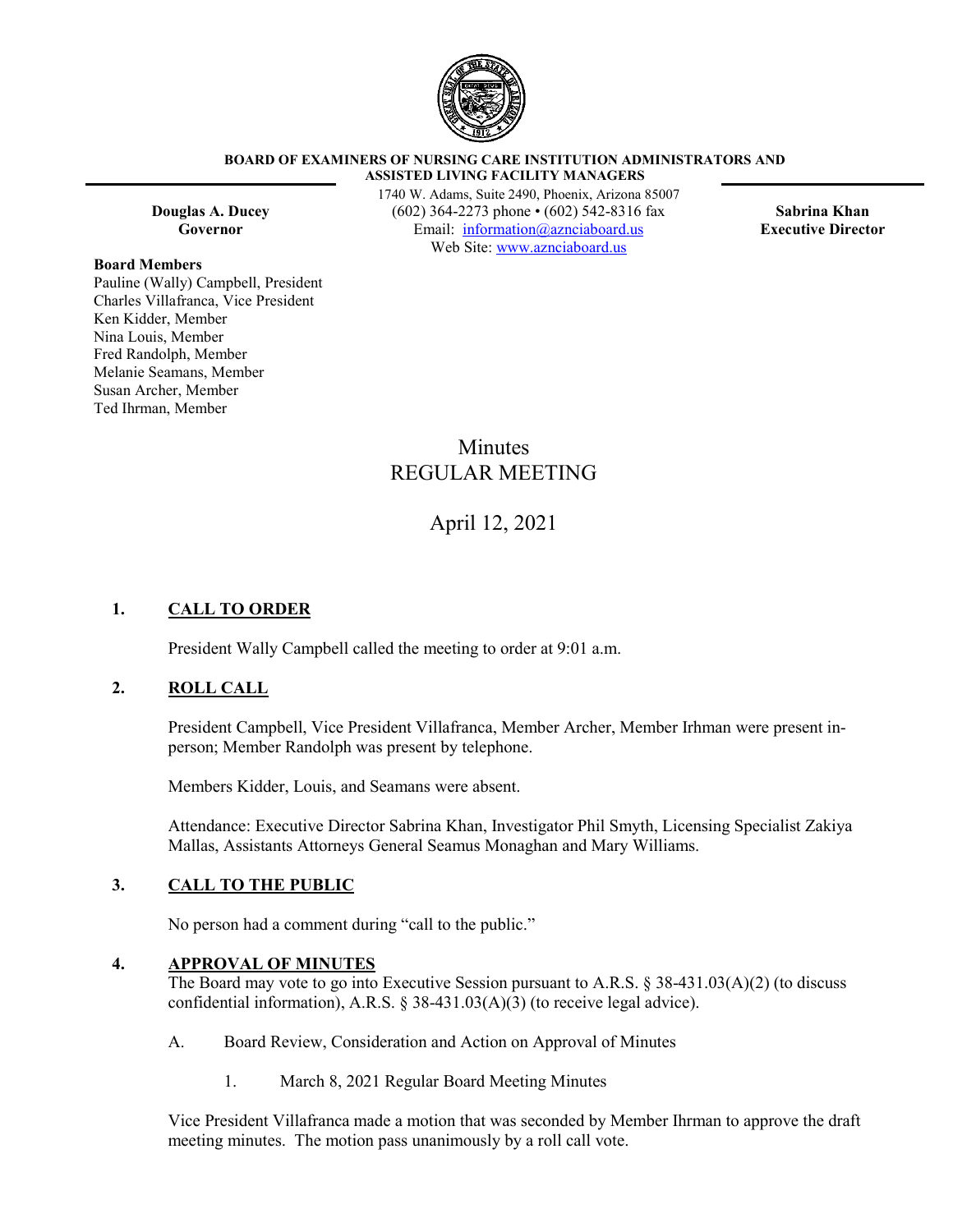# **5. PETITION FOR REHEARING OR REVIEW**

The Board may vote to go into Executive Session pursuant to A.R.S.  $\S$  38-431.03(A)(2) (to discuss confidential information), A.R.S. § 38-431.03(A)(3) (to receive legal advice).

- A. Formal Administrative Hearings, Consent Agreement or Motion to Deem Allegations Admitted.
	- 2. Woelke, Patricia B. 20-58 Petition for Rehearing or Review

Assistant Attorney General Seamus Monaghan was present in-person representing the State of Arizona. Assistant Attorney General Mary Williams was present in-person as the independent legal advisor for the Board. Patricia Woelke was present in-person.

President Campbell made an opening statement regarding the Petition for Rehearing or Review and asked the parties to introduce themselves. AAG Monaghan and Respondent Woelke introduced themselves.

Respondent Woelke stated that these were unfortunate circumstances, as she left her place of employment, moved out-of-state, and thought her mail was forwarded to her new address. Respondent Woelke expected her mail to be forwarded, but was not. Respondent Woelke explained that after the survey, the facility had a surge of Covid cases, and there was a lot of miscommunication regarding the survey. Respondent Woelke explained that she had no intention of ignoring the Board's communication or to respond late, it was an oversight.

AAG Monaghan provided an overview of the procedural posture of this case. AAG Monahgan deferred to the Board's discretion in this matter.

Vice President Villafranca confirmed that Respondent Woelke was not present during the December 2020 Board meeting. Vice President Villafranca asked whether Respondent Woelke stated any enumerated reasons outlined in regulation regarding this petition. AAG Monaghan commented that she did not state any enumerated reasons to support the petition.

Respondent Woelke commented that her neighbor picked up her mail, and there was no signature.

Vice President Villafranca stated that there were a multiple of issues with the survey that led to the Board's revocation such as fingerprint clearance card issues and personnel files issues. Vice President Villafranca commented that he stands by his previous ruling.

Member Irhman asked whether Respondent Woelke would be willing to relinquish her certificate. Respondent Woelke responded yes.

Vice President Villafranca made a motion that was seconded by Member Ihrman to deny the request for a rehearing.

Member Archer asked whether Investigator Smyth called her about the matter. Investigator Smyth commented that he spoke with Respondent Woelke when she moved out-of-state on September 10, 2020, and he emailed it to her on October 5, 2020.

The motion passed unanimously by a roll call vote.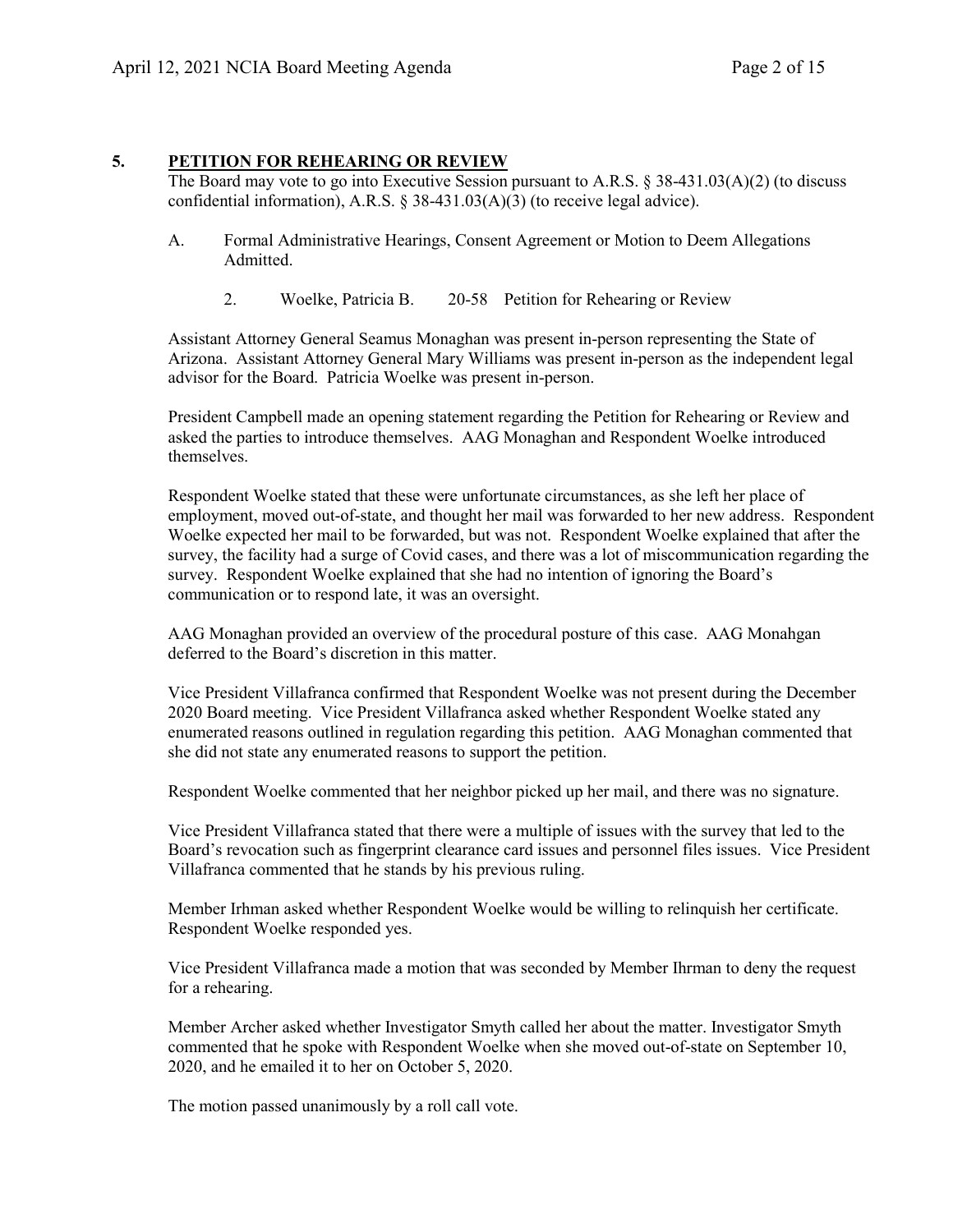3. Vancea, Peter 20-99 Petition for Rehearing or Review

Assistant Attorney General Seamus Monaghan was present in-person representing the State of Arizona. Assistant Attorney General Mary Williams was present in-person as the independent legal advisor for the Board. Peter Vancea was not present.

President Campbell made an opening statement regarding the Petition for Rehearing or Review. Vice President Villafranca noted that Respondent Vancea was not present for this matter at the noted time of 9:15 a.m.

AAG Monaghan provided an overview of the procedural posture of the case. Further, AAG Monaghan commented that the Respondent did not cite any of the enumerated reasons outlined in the regulation to support his petition, but deferred to the Board's discretion in this matter.

Vice President Villafranca made a motion that was seconded by Member Ihrman to deny the petition.

The motion passed unanimously by a roll call vote.

### **6. COMPLAINT CASE**

The Board may vote to go into Executive Session pursuant to A.R.S. § 38-431.03(A)(2) (to discuss confidential information), A.R.S. § 38-431.03(A)(3) (to receive legal advice).

The name of a Resident is confidential information. In public session, the Board members, staff, and the licensee should refer to the Residents as "Resident" or use the Resident's initials.

A. Consent Agenda to not open a complaint investigation on the facility manager that is related to an ADHS enforcement action.

### **Facility Name**

- 4. Arizona Eldercare Group, LLC<br>5. Best Home Care of Surprise LL
- 5. Best Home Care of Surprise LLC
- 6. Desert Oasis at Superstition
- 7. La Luna Senior Living at Gemini
- 8. Manor on Paradise
- 9. Maria's Adult Care Home
- 10. Pleasant Living Surprise
- 11. Quail Park at Morrison Ranch
- 12. Ouail Park of Oro Valley
- 13. River's Edge Assisted Living
- 14. Shady Lane Living, Inc.
- 15. Summerfield at Lisbon ALH
- 16. Villa Maria Care Center
- 17. West Lane Home

Vice President Villafranca made a motion that was seconded by Member Archer to not open a complaint on the facility managers for this agenda item, items 4-17.

The motion passed unanimously by a roll call vote.

B. Board Review, Consideration and Action regarding new complaints:

|     | <b>Complaint # Licensee</b> |            | Title                  | <b>Open Date</b> |
|-----|-----------------------------|------------|------------------------|------------------|
| 18. | 21-19                       | Hill, Sean | Administrator 02/26/21 |                  |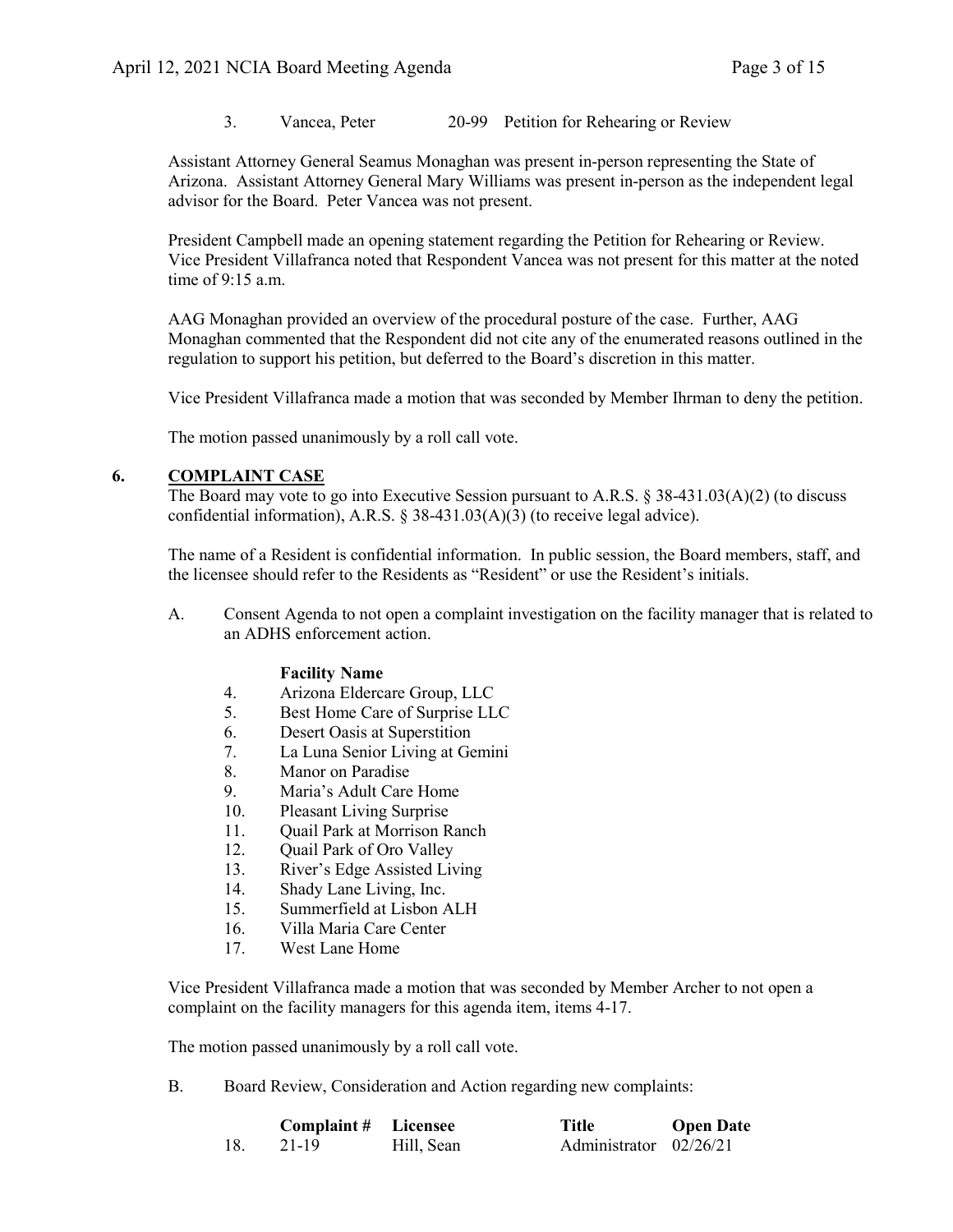Investigator Smyth summarized Complaint No. 21-19 for the Board. Manager Sean Hill was present for the Board Meeting with his attorney, Laurie Metcalf. Investigator Smyth summarized that the Department of Health Services conducted complaint investigations at Sunview Respiratory and Rehabilitation located in Youngstown that identified twenty-one deficiencies in seventeen different areas. On approximately January 11, 2021, DHS took an enforcement action on three substantiated violations and imposed a civil money penalty in the amount of \$5,000.00.

Manager Hill commented that he is responsible for the deficiencies in this matter. As a result of the deficiencies, Manager Hill made changes to the policies and procedures in the facility. Manager Hill was working at different facilities splitting his time between two facilities, Sunview Respiratory and Rehabilitation and Granite Creek. Vice President Villafranca asked was there an administrator at Sunview? Manager Hill responded "yes." Manager Hill explained that he was managing the other facility that was over fifty miles away, spent a lot of time traveling. Manager Hill commented that he corresponded with facility managers, facility nursing staff, and was available to address any issue as it arose, and that he was present physically and telephonically at each facility.

Investigator Smyth commented that Manager Hill notified the Board as to the change of administrator at the facilities.

President Campbell asked whether Manager Hill was physically present when the survey took place. Manager Hill responded "yes," he was present at the facility during the survey. Vice President Villafranca asked whether he drafted the plan of correction or did someone else draft it. Manager Hill responded that he wrote the plan of correction for the facility. Vice President Villafranca asked what steps have been taken as a result of the survey. Manager Hill responded that changes had been made to the facility and commented that he added a new full-time diet technician to assist with meals, hired a quality assurance employee and a staff developer who assists in continuing educational training to make sure staff is doing everything the right way. Manager Hill stated that staff is trained on the use of restraints, and that as of right now, medically necessary restraints are not being used in the facility.

Vice President Villafranca asked how often the quality assurance meetings are. Manager Hill commented that they were being done one time per month, but when Covid-19 hit they were not less frequently. He commented that we had documentation on how the facility was addressing restraints.

Member Ihrman asked what type of restraints were being used. Manager Hill responded that they were soft wrist restraints used in very particular situations. Manager Hill commented that they wanted to avoid any threatening situation for the residents by not using the restraints and that they constantly discharge residents from the restraints when they get better and their health improves.

Manager Hill commented that there are three units, including tracheotomy and ventilator units. One unit was established for stable trach patients, and the other two units were for ventilator patients with semi-private rooms, and it is sometimes difficult to have one employee per one resident to oversee that. Manager Hill had medical orders for the soft wrist restraints, and commented that staff checked but was not checked as often as it should. Manager Hill commented that the facility now employs the least restrictive measures first, and uses a large glove-mits to prevent residents from removing tubes and lifesaving medical equipment and treatment. The facility checks the glove-mits on the residents every two hours – that residents with glove-mits are discussed with their staff on a daily basis, and that they are tracking with quality assurance as well. The facility administers psychotropic medication when prescribed with a diagnosis.

President Campbell asked how he ensures service plans are up-to-date. Manager Hill commented that the QAs are monitoring, and that he hired a new director of nursing with a proven track record.

Vice President Villafranca commented that running a ventilator unit is difficult because you must maintain the patients' life, and when patients are on ventilators, they may grab the equipment. President Villafranca further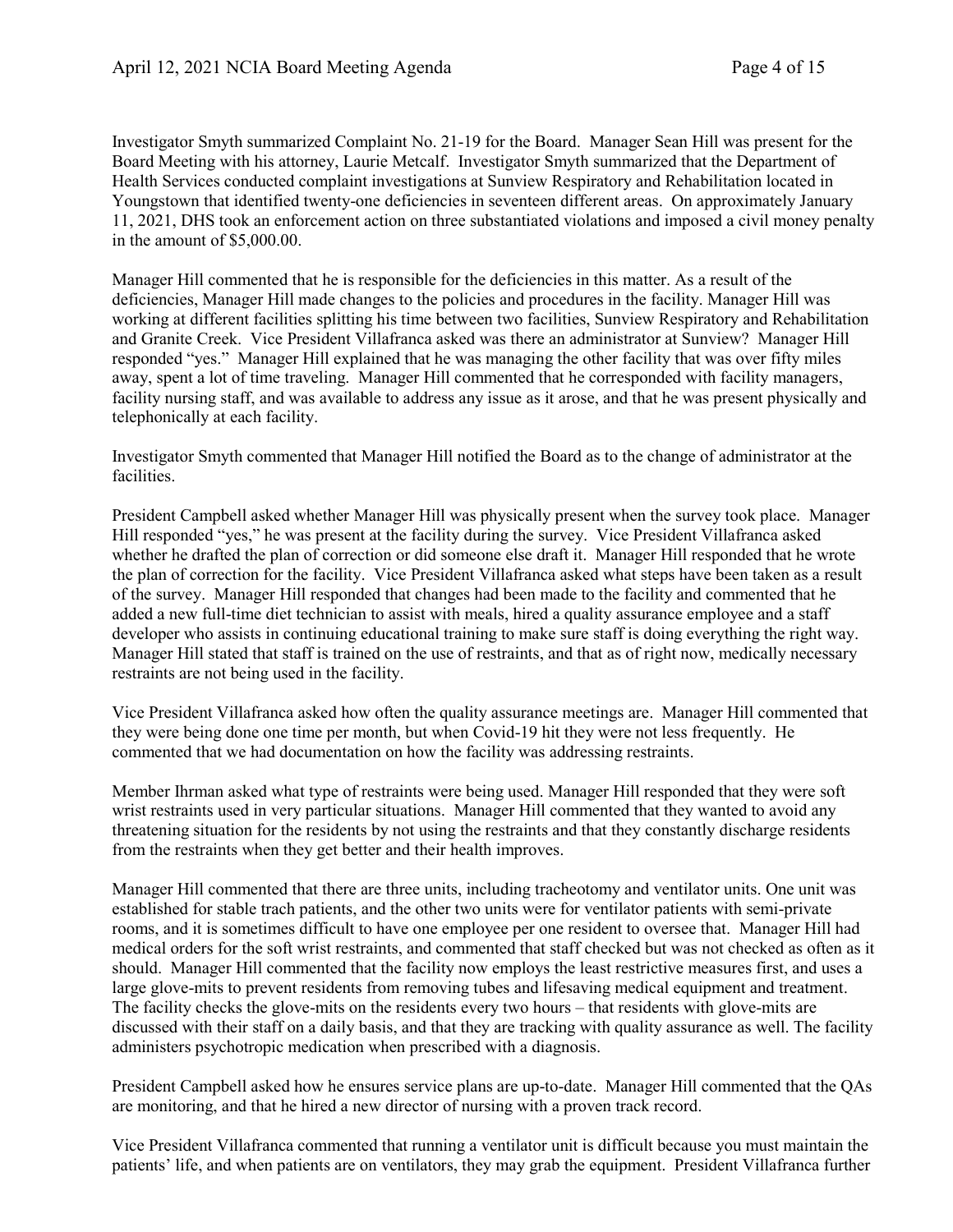commented that Manager Hill has a good plan in place, and has a new director of nursing who can look at the situation with fresh eyes.

Vice President Villafranca made a motion that was seconded by Member Ihrman to dismiss Complaint No. 21- 19 against Manager Hill.

The motion passed unanimously.

Time for me 35.15

| 19. | $21 - 18$ | Neice, Diana | Administrator 02/22/21 |  |
|-----|-----------|--------------|------------------------|--|
|-----|-----------|--------------|------------------------|--|

Vice President Villafranca announced that he is recused from this matter. AAG Monaghan commented that we do not have a quorum to hear Complaint 21-18, and the matter was continued.

20. 21-13 Ingram, Ronnie Manager 02/11/21

Investigator Smyth summarized Complaint No. 21-13 for the Board. Manager Ronnie Ingram was present for the Board Meeting. The Complainant Michelle Gorinac was present for the Board meeting. She filed a complaint based upon the treatment that her mother (Resident D.G.) received at the Palazzo located in Phoenix. Investigator Smyth summarized the complaint for the Board. Investigatory Smyth's summary included the complainants allegations of Manager Ingram labeling her family as "different' in an email to staff predisposing the staff against the resident and family, that her mother was living in a hostile living environment due to false accusations, threats, retaliation, that her mother was not provided easy off medication bottles as requested, that staff failed to respond to D.G.'s use of the panic button, that requests for an additional heating unit or blankets were not provided when D.G.'s AC unit was not working. Investigator Smyth stated that the Manager Ingram was only the certified manager for six weeks, but was previously employed as the health and wellness director and nurse prior to becoming the certified manager at the Palazzo.

Vice President Villafranca asked Manager Ingram why he sent an email labeling the family as being "different." Manager Ingram commented that since he did not see the email he was not sure whether he sent that email. Manager Ingram commented that the Vice President of Operations at the Palazoo makes the decision regarding the facility and there is a chain of command. Vice President Villafranca asked about the heater that did not work. Manager Ingram commented that the Palazzo was dated, but there were four hotel units available for residents as needed, and that the facility only had the resources it had. But, that staff would utilize other resources, such as providing a heater or extra blankets if a resident needed them. Manager Ingram stated that residents were not without resources the entire time he was there.

President Campell asked what he recalls about D.G.'s heater. Manager Ingram responded that does not recall D.G.'s heater specifically not working, but that staff used the resources of providing a heater or blankets.

Member Archer asked if D.G. refused resources, and whether her refusal was documented. Manager Ingram stated that he no longer works at the Palazzo, and does not have access to their records or incident reports.

Vice President Villafranca asked what Manager Ingram recalled about D.G. Manager Ingram stated that D.G. needed to be placed in a more supervised unit when she moved into the Palazzo and needed more medical oversight than what was provided in the unit she was in. Manager Ingram said his hands were tied because that decision was not his, but the decision of management. He further commented that he was employed there for about a year, and could not remain there because it was not worth the risk to him professionally, as he did not agree with the decisions that were made due to resident services.

Member Ihrman asked how Manager Ingram addressed allegations of neglect, the heater not working, lack of blankets, and food. Manager Ingram said he had nothing to report because he received no allegations of that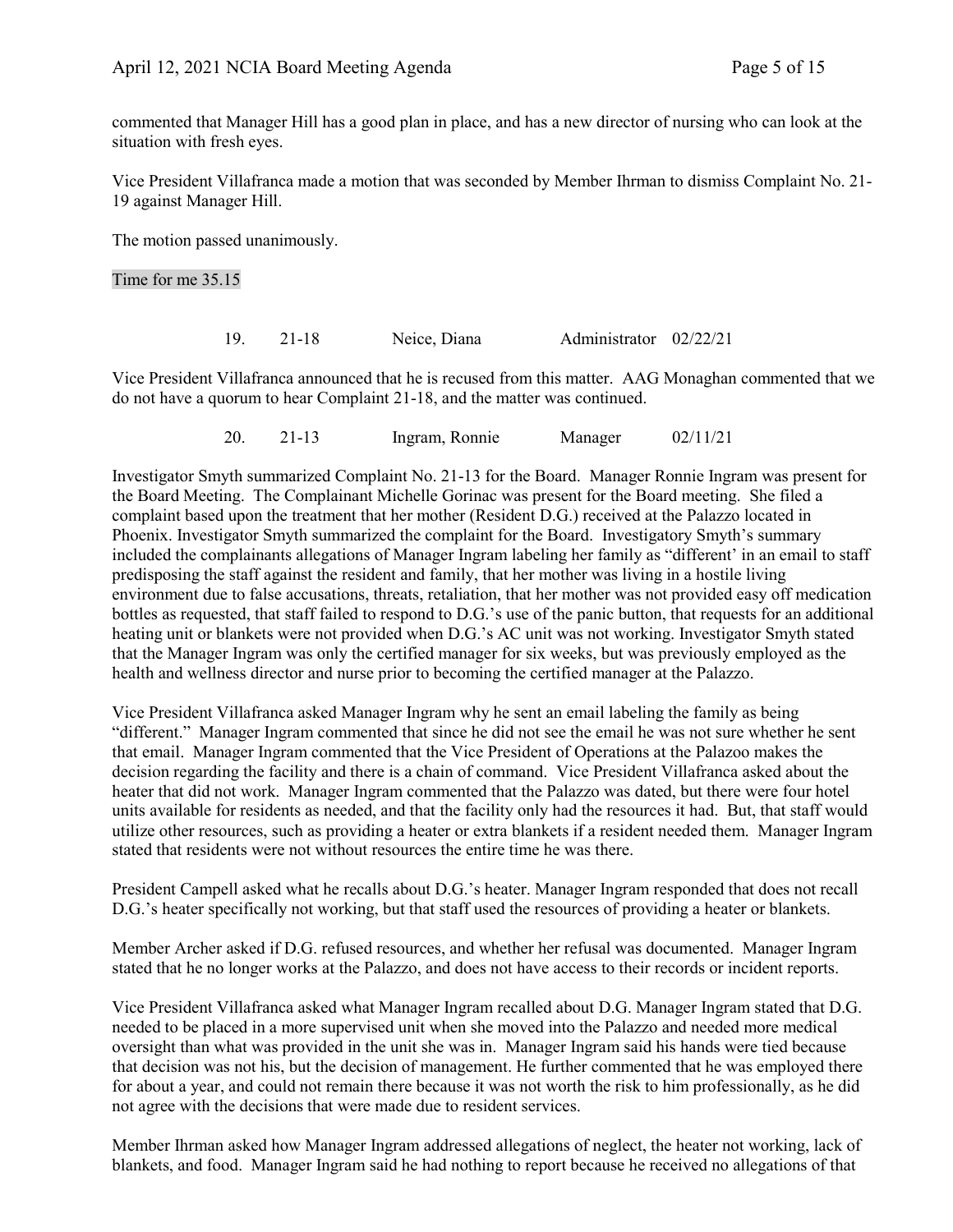nature. Manager Ingram summarized that most of the communication came from us, the staff, to the family. And, that the family was on ALTEC, there was a situation about their dog, but they were only to have one dog based upon the disposition, there were concerns regarding medication, but D.G. was self-administering her medication. Manager Ingram commented that he recalls there was miscommunication in the dinning room. D.G. came into the dining room and starting yelling in the dinning room, and as a result, all residents left the dinning room. Manager Ingram stated no complaints came from other residents or staff members as a result of D.G.'s yelling in the dinning room. Manager Ingram commented that he loves his job and would never work in an environment where abuse was acceptable.

The Complainant Michelle Gorinac outlined her complaint for the Board. She commented that D.G. would be present at this meeting but for the pandemic. Complainant Gorinac summarized her complaint for the Board providing a timeline of events that she said was just the tip of the iceberg. She commented that the staff was predisposed against D.G. and the family because of Manager Ingram's labeling of the family as being "different" for which she believes is unprofessional and created a hostile environment for D.G. She felt discriminated against, defamed, abused, and that her mother suffered, was hospitalized, and that she was forced to pay an upcharge of \$10,000 and could not get a refund. She summarized the lack of care in terms of not receiving easy off medication bottles and glucose monitoring.

Vice President Villafranca commented that Manager Ingram was not a certified manager when this situation began, and that this Board does not regulate a nursing license. Vice President Villafranca further asked Complainant Gorinac whether she filed a complaint against the certified manager at the time of this events for which she responded "no." Vice President Villafranca asked whether she filed a complaint with the nursing Board for which she responded "no."

Member Ihrman commented that we have no oversight on someone's nursing license. Complainant Gorinac commented that she understood. Vice President Villafranca commented that we have jurisdiction over the time he was a certified manager for which the complainant commented that the conduct created an environment of negligence for D.G.

Complainant Gorinac commented that she addressed this matter in December 2019 and expressed concerns with Chuck Carp indicating Ronnie was ignoring her calls and emails. Then in 2020, and over 77 days after intake asked Ronnie to call her and take care of the easy access medication bottles for which she had requested. Ronnie never gave the order. For ease, D.G. used the pharmacy with the facility, and that it was Ronnie who needed to give the orders so that the pharmacist could provide easy off medication bottles. Ronnie failed to ensure glucose monitoring was properly done for which emails document. Ronnie did not address this or any other issue. D.G. would push her panic button, and no one would show up. And, that the signed agreement indicated that issues and responses would be addressed when Ronnie was the manager. Again, the panic button was not answered and personal items were reported missing in D.G.'s room.

Complainant Gorinac commented that in January of 2020, she requested that staff address D.G. with respect and in a timely manner. Residents are not to be subjected to abuse, negligence or misappropriation of property. D.G. was excluded from receiving resident rights. Ronnie's retaliatory actions and conduct was reported to the Ombudsman, the case manager, and personnel.

Complainant Gorinac commented that in February 2020, with outside with outside temperatures freezing and the heating unit being broken again, a CNA threatened D.G. with reporting her to Ronnie. Complainant Gorinac did not hear that conversation, but claimed that D.G. told her right after the conversation. D.G. was hospitalized and in a skilled nursing facility.

Complainant Gorinac asked that his license be revoked.

Vice President Villafranca commented that when Manager Ingram sent out the email, he was a nurse at that time, and asked her if she filed a complaint with the nursing Board. Complainant Gorinac responded that she had not filed a complaint with the Nursing Board.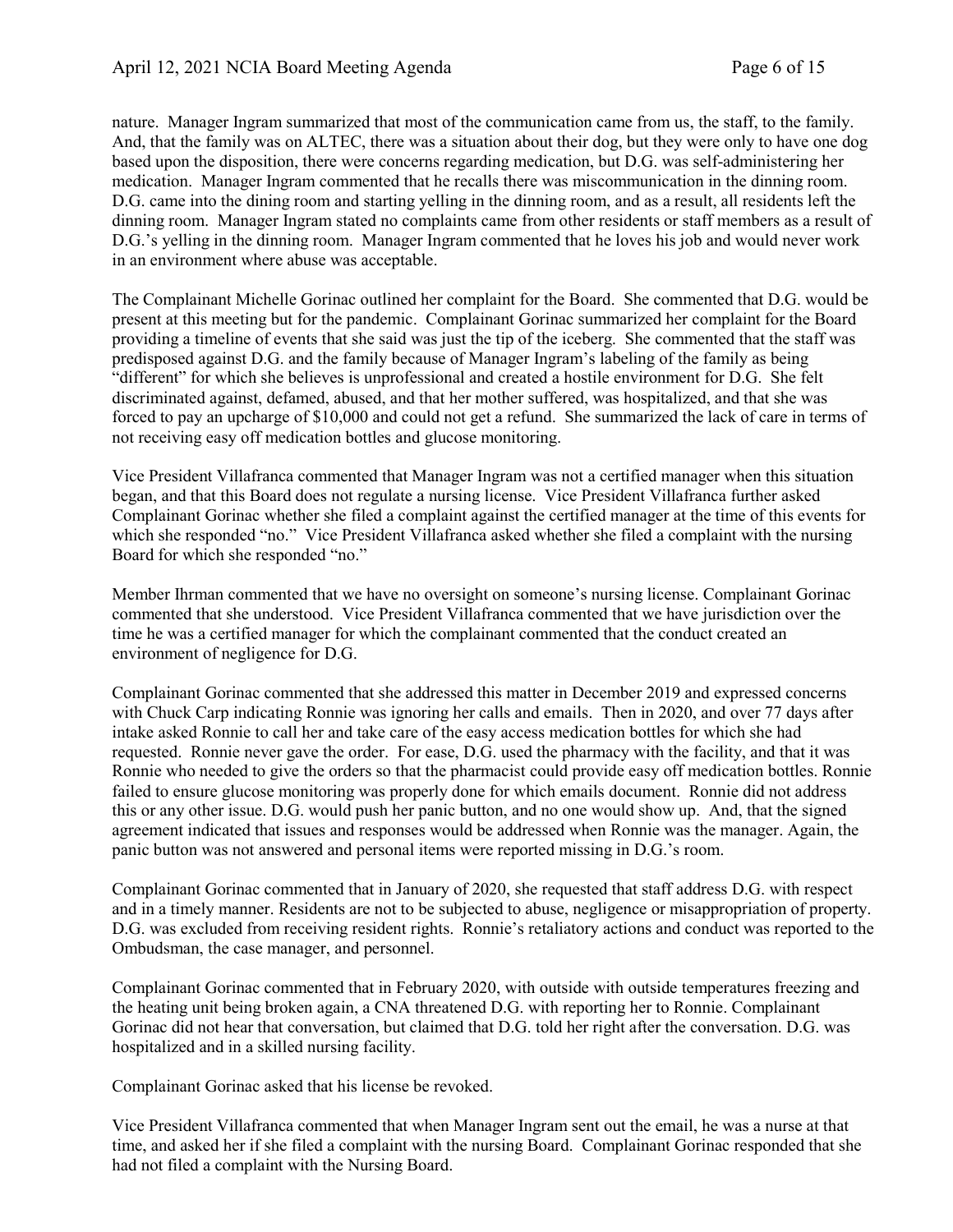President Campbell commented that we do not address Nursing Board matters.

Member Archer asked whether she filed a complaint with the Department of Health Services. Complainant Gorinac commented that Carolyn, the Ombudsman, filed a complaint with DHS.

Member Archer asked about whether they offered D.G. another room, blankets, or heating unit. Complainant Gorinac commented that she did not know about this, and that D.G. was intimated by staff based upon their claims of "we are going to tell Ronnie on you."

Member Ihrman asked about glucose monitoring. Complainant Gorinac commented that we were getting prescriptions from the air force base, but used the facility pharmacy, Korman. Korman needed to fill the sticks for the glucometer. Member Ihrman asked how she gained that information. She said that the case manager at a meeting asked whether her needs were met, and she expressed concerns about the glucose monitoring. Member Ihrman asked how she understood there were no glucose strips. Complainant Gorinac responded that she never saw the strips, and said the pharmacy did not provide them.

Vice President Villafranca asked whether Mercy Care opened a quality review. Member Archer asked whether the case manager reported this to Adult Protective Services for which the Complainant did not know. Member Archer asked whether she has knowledge of any agency substantiating her allegations. Complainant said that Carolyn filed a complaint with DHS.

Investigator Smyth commented that he does not know whether a complaint was filed with DHS. Complainant Gorinac commented that there was a complaint filed, and she has a number.

Member Archer stated we do not handle contract disputes and that she would need to deal with Mercy Care about her contract dispute.

Manager Ingram continued with answering Board member questions and comments to the allegations against him. Manager Ingram responded that does want to address certain things said by the complainant. Manager Ingram stated there was no delay in communication with the family, and that there was a lot of communication with the family. Manager Ingram addressed his labeling of the family as being "different" because of the family's behavior. Manager Ingram stated that whenever you had conversations with the them – they called themselves French Aristocrats. Also, the first time he met the family, the complainant accused staff of taking her cell phone, but the cell phone was not taken, but was in D.G.'s room the entire time.

Manager Ingram commented that as for the upcharge, ALTEC apartments are studios, and if a resident wants to live in a one- or two-bedroom unit, an upcharge must be paid, and that he did not set up her living situation.

Manager Ingram commented that Complainant's Gorinac's comments were nothing but an emotionally charged embellishment, and that his license should not be revoked, as this has no basis.

Vice President Villafranca commented that he has never called someone "different" in an email. Manager Ingram commented that he is not disputing that he wrote that.

Member Archer asked what level of care was assigned to D.G. for medication administration. Manager Ingram stated that she was a self-administered resident, and it is her responsibility to administer her own medication.

Manager Ingram stated that he never predisposed any case manager against them, and if the case managers believed there was any type of abuse or negligent, the case managers can initiate an investigation on their own. Further, Manager Ingram commented that he had open communication with the Ombudsman who never spoke to him about these concerns. He further commented that he did not know what the temperate was or whether it was the cause of D.G.'s hospitalization, but that D.G. mismanaged her medication as she was self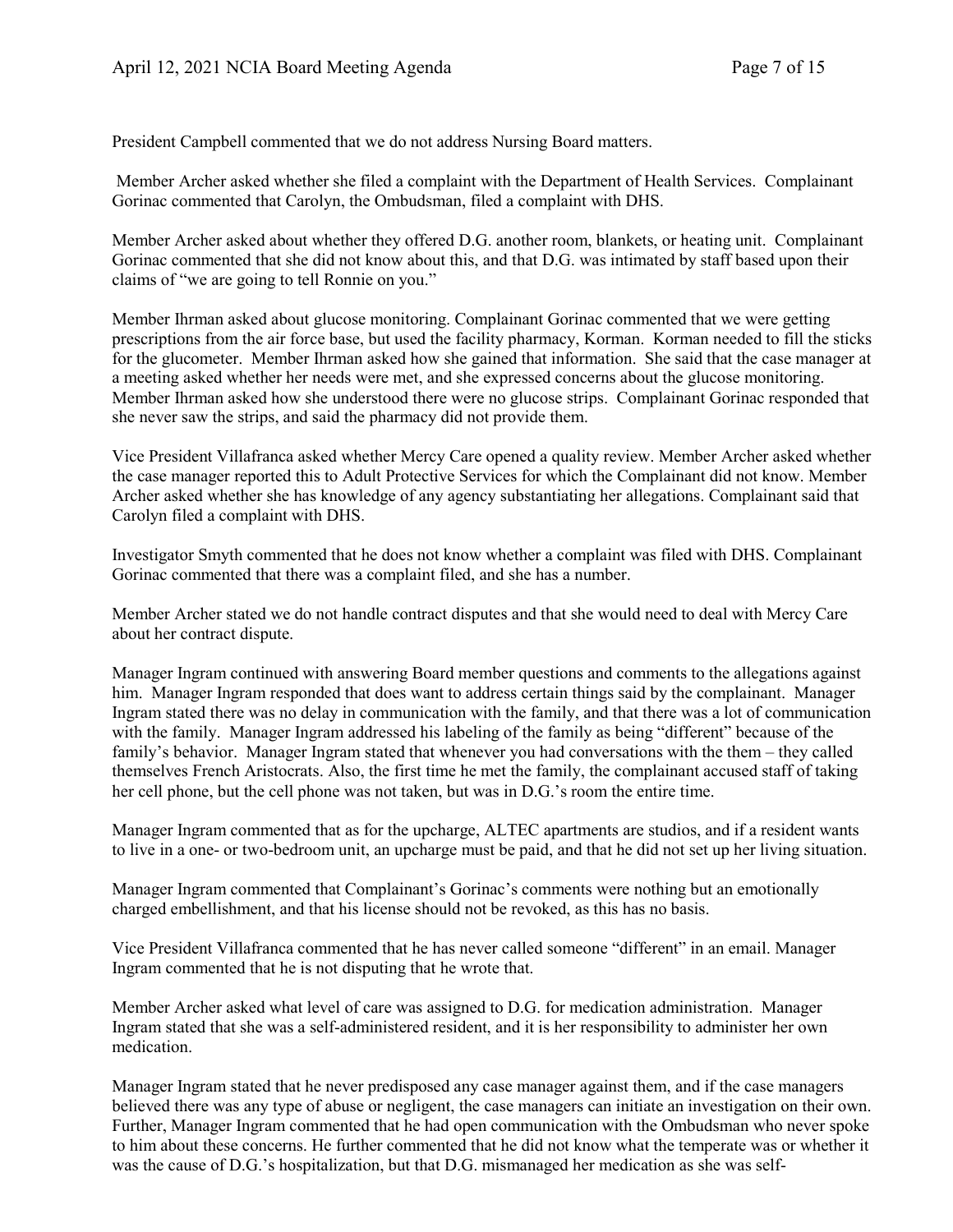administering. Manager Ingram commented that there were portable heaters, blankets, and optional rooms for residents. Manager Ingram stated that he wanted to take over D.G.'s medication administration but could not because management did not want it staff administered, and that staff does not have control of Korman's pharmacy operations. As the resident was self-administered for her medications, it was her responsibility to administer her medication, not the Palazoo's.

Manager Ingram commented on Complainant Gorinac's allegation of another resident falling at the Palazoo. Manager Ingram commented that that was conjecture and that falls in a residential care setting may be unavoidable, but you handle those situations as quickly as possible to mitigate the situation the best way you can. Manager Ingram commented that he was the manager for six weeks and fails to see how these allegations impacted him as a manager.

Vice President Villafranca commented that a vast majority of this occurred when he was a licensed nurse, not a manager, and that the Complainant may file a complaint with the Nursing Board if she desires. Vice President Villafranca further commented that he was only the manager for six weeks, DHS has not reviewed this matter, and that D.G. was self-administered for her medications. If you are self-administered, you are selfadministered, so those complaints are irrelevant.

Member Ihrman stated that there is evidence of negligent, it should be reported, and if it had, it may have precluded much of this. Vice President Villafranca agreed that a third-party review would have precluded much of this matter, and that APS could have reviewed the matter.

Member Irhman made a motion that was seconded by President Campbell that based upon the information contained in the investigation report, the Board finds sufficient evidence of a violation of A.R.S. § 36- 446.07(B)(3) as defined by A.R.S. § 36-446(10)(a) for unprofessional conduct and AAC R4-33-407(A) & (B)(1), in complaint number 21-13 involving Manager Ronnie Ingram and to offer a consent agreement to be signed within 10 days or the matter will proceed to formal hearing. The terms shall include the following:

- 1. Suspension of certificate but stay the suspension as long as terms of the consent agreement are met.
- 2. Probation for 3 months that includes:
	- a) Completion of continuing education in the following areas: 3 hours in ethics, 3 hours in resident rights approved by the executive director and submit documented completion of the continuing education.
	- b) Reimbursement of investigative costs in the amount of \$454.00
	- c) Reimbursement cost of the probation are those of the certificate holder

The motion passed unanimously by a roll call vote.

The Board took a ten-minute break at 10:32 a.m.

President Campbell called the meeting to order at 10:45 a.m.

21. 21-14 Messer, Michael Manager 02/12/21

Member Archer stated that she knows Manager Michael Messer and has worked with him professional in the past. Member Archer commented that she has no knowledge of this matter, and there is no conflict. AAG Monaghan commented that he knows Manager Messer, as his family member was present at the facility, and recuses from this matter.

Investigator Smyth summarized Complaint No. 21-14 for the Board. Manager Messer was present for the Board meeting. Investigator Smyth summarized that the Department of Health Services conducted a compliance inspection at East Shea Assisted Living, LLC located in Scottsdale. The compliance inspection identified three deficiencies in three different areas. On approximately January 25, 2021, DHS took and enforcement action and imposed a civil money penalty of \$500.00 for one substantiated violation.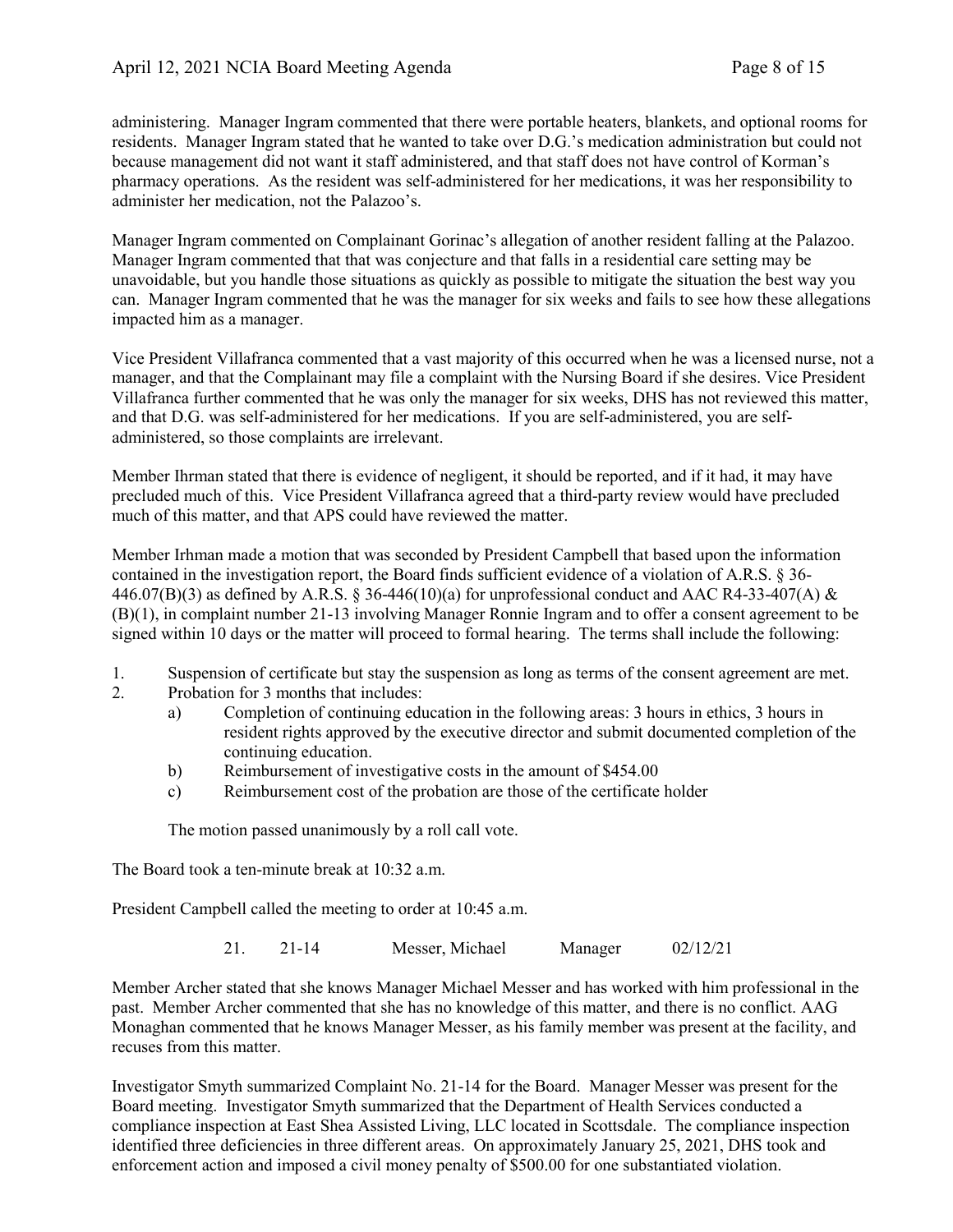President Campbell asked how large the facility was. Manager Messer explained that it is licensed for ten and there were five residents during the inspection.

Vice President Villafranca asked why there was no certified caregiver present at the time of the survey. Manager Messer said there were two caregiver assistants present. Manager Messer understood that the assistants must be under the direct supervisor of another. Manager Messer explained that he went to pick up a caregiver from the airport, and the surveyor arrived to conduct the survey.

Member Archer asked if he is having a hard time finding caregivers for which Manager Messer responded "yes," he is having a very difficult time finding and hiring caregivers.

Vice President Villafranca asked about the qualifications of the assistants and whether they were trained on the job. Manager Messer said the assistants were advanced in their training.

Member Archer asked if they had been orientation with the facility for which Manager Messer stated "yes."

Vice President Villafranca asked if there were any negative outcomes for which Manager Messer responded "no." Manager Messer commented that he is at the facility all the time.

Vice President Villafranca commented that it is difficult to find caregivers, and sometimes you don't have enough staff, and that is the reality we are faced with. The assistants had fingerprint clearance cards, had completed CPR training, had been working for a while in the facility, and that Manager Messer had a lapse in judgment when he left to pick up the caregiver from the airport.

President Campbell asked about the tuberculosis test for which Manager Messer commented that he provided that information to the state, and it was 100 pages.

Vice President Villafranca commented that Manager Messer had a lapse in judgment, there were no negative outcomes in this matter. To prevent this situation from arising again Manager Messer stated that he hired a caregiver, and that he won't have a lapse in judgment again.

President Campbell commented that she would be receptive to a letter of concern.

Vice President Villafranca made a motion that was seconded by Member Irhman that the Board finds insufficient evidence of a violation in Complaint No. 21-14 against Manager Messer, but issues a letter of concern in that the manager failed to give adequate oversight to the facility.

The motion passed unanimously by a roll call vote.

22. 21-15 Pecora, Lenora Manager 02/12/21

Investigator Smyth summarized Complaint No. 21-15 for the Board. Manager Lenora Pecora was present for the Board meeting. Investigator Smyth summarized that the Department of Health Services conducted a compliance inspection at Villas at Green Valley, Villa I located in Green Valley. The compliance inspection identified two deficiencies in two different areas. On approximately January 20, 2021, the DHS took enforcement action for one substantiated deficiency and imposed a civil money penalty of \$500.00.

The situation involved a resident who had Covid - left their unit - and went to the patio and spoke with another resident who did not have Covid. The caregiver who was assigned to Covid residents ran out to the patio to retrieve the Covid resident.

Vice President Villafranca asked what are you doing differently regarding knowledge and skills training before providing care to residents. Manager Pecora commented that they train caregivers to handle stressful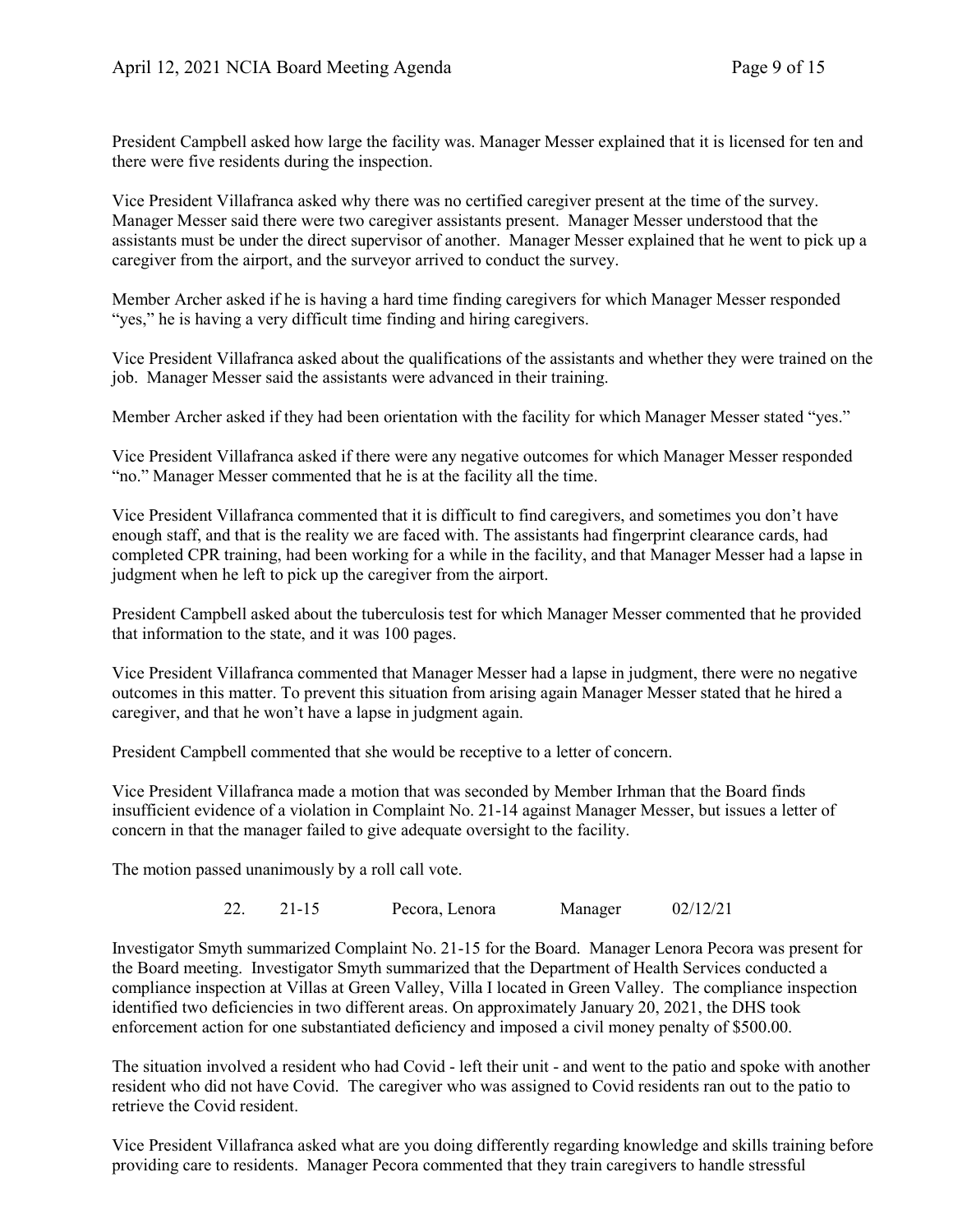situations and that everyone must come to the main office, and that she screens them herself for temperature checks. Manager Pecora commented that the manager orientates new employees who undergo training, safety training, handwashing, infection control measures and the like.

Manager Archer commented that the caregiver was responding to an emergent situation.

Vice President Villafranca made a motion that was seconded by Member Archer to dismiss Complaint No. 21- 15 against Manager Pecora.

The motion passed unanimously by a roll call vote.

23. 21-16 Nealon, Jennifer Manager 02/18/21

Investigator Smyth summarized Complaint No. 21-16 for the Board. Manager Jennifer Nealon was present for the Board meeting. Investigator Smyth summarized that the Department of Health Services conducted a compliance inspection at The Mission at Agua Fria located in Peoria. The compliance inspection identified six deficiencies in five different areas. On approximately January 28, 2021, the DHS took enforcement action on one substantiated deficiency and imposed a civil money penalty in the amount of \$500.00.

Manager Nealon commented that the facility is licensed for one-hundred and eleven residents, but at the time of the survey, the facility had forty-five residents. Manager Nealon stated that she has been working at the facility for approximately eleven months.

Vice President Villafranca asked whether she reviews personnel files and she responded "yes." Manager Nealon commented that the facility has a new checklist for caregivers, nursing care documentation, and a new process for checking records for prior licensure of personnel. She explained that she administratively reviewed prior surveys and responded to previous surveys as necessary. Manager Nealon explained that she was trying to clean up those surveys when Covid hit. She commented that she manages two facilities and splits her time between the two. Also, the facility is uploading everything on a computer database.

Vice President Villafranca asked if the business manager was in charge of the personnel files for which Manager Nealon responded "yes." The office manager verifies the information, and the manager oversees the information for verification and confirmation.

Manager Nealon said that she was not present at the time of the survey, as she was out sick on that day.

Member Archer made a motion that was seconded by Member Ihrman to dismiss Complaint No. 21-16 against Manager Nealon.

The motion passed unanimously by a roll call vote.

24. 21-17 Halkowitz, Amber Manager 02/18/21

Investigator Smyth summarized Complaint No. 21-17 for the Board. Manager Amber Halkowitz was present for the Board meeting. Investigator Smyth summarized that the Department of Health Services conducted a compliance inspection at Foothills Vista Adult Care Home, LLC located in Tucson. The compliance inspection identified seven deficiencies in six different areas for which two were repeat deficiencies. On approximately January 28, 2021, the DHS took enforcement action on two substantiated repeat deficiencies and imposed a civil money penalty in the amount of \$500.00.

Manager Halkowitz commented that she has had her manager's certificate for eleven years and had been employed at the facility since 2014 or 2015. She commented that during the inspection four residents were at the facility, but the facility was licensed for ten residents.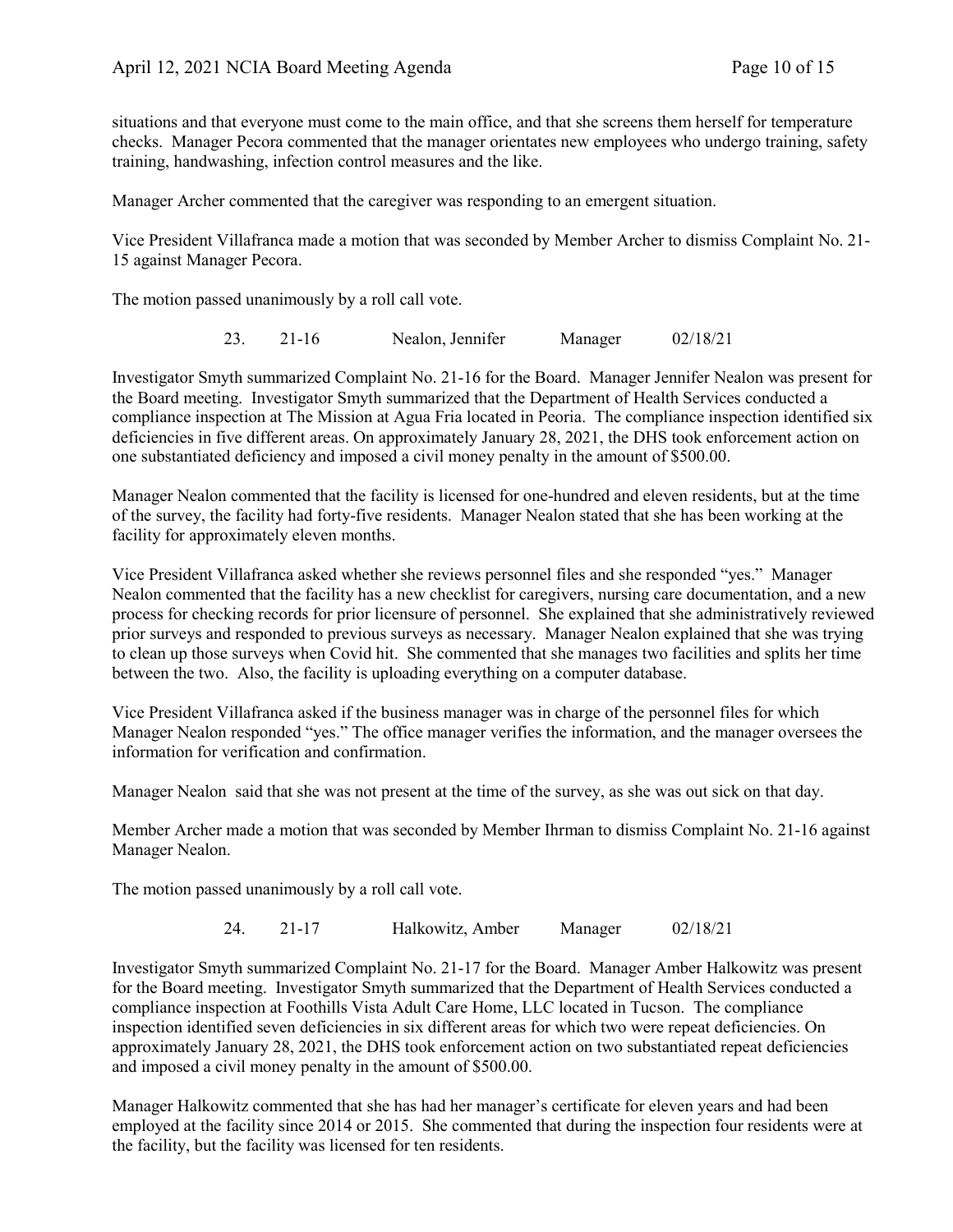Vice President Villafranca asked why are there repeat deficiencies for which Manager Halkowitz explained the owner falsely documented verifying a fingerprint card, and that she had no reason to question it. The owner and administrator are the persons who hire employees at the facility. Manager Halkowitz explained that she spends a couple of hours per week at the facility, but that during Covid she limited her time in the facility because she did not want to possibly expose residents, as she worked with the public during her full-time job. During Covid she went every other week to the facility or one time per month.

Manager Halkowitz explained that the owner did not let her know about the inspection, but now she shows up unannounced and spends at least two hours per week - two times per week.

Manager Archer asked if the governing authority cooperates with her as the manager. Manager Halkowitz explained that they have been more cooperative with the requirements because she will remove her license from the facility if they don't. Also, Manager Halkowitz explained that she wants to give them a chance to fix the issues with her and communicate better. Member Archer asked whether she is verifying documentation now for which Manager Halkowitz responded, "yes."

President Campbell commented that she is concerned that enough time is not being spent in the facility. Manager Halkowitz responded that she intends to be there more often.

Vice President Villafranca commented that in order to ensure the health and safety of the residents, the manager must be in the facility to ensure compliance.

Member Ihrman asked what the plan of correction is now. Manager Halkowitz explained that she is verifying everything the owner is doing, and signing and dating documentation after she reviews it to ensure compliance.

Vice President Villafranca asked how would she know if a resident is being abused or neglected if she is showing up one time per month. This is unacceptable. You are a certified manager by this Board, and it is your job is to ensure health and safety of those residents. Manager Halkowitz explained that she spent limited time in the facility due to Covid.

Member Archer asked if she was available by phone for which Manager Halkowitz responded, "yes" and that she responds immediately, and can leave her day job in order to be present at the facility.

Vice President Villafranca stated that he is not comfortable with this situation, the plan of correction is not working or not being implemented property.

Vice President Villafranca made a motion that was seconded by Member Ihrman that based upon the information contained in the investigation report, the Board finds sufficient evidence of a violation of A.R.S. §  $36-446.07(B)(3)$  as defined by A.R.S. § 36-446(10)(a) for unprofessional conduct and AAC R4-33-407(A) & (B)(1), in complaint number 21-17 involving Manager Ronnie Ingram and to offer a consent agreement to be signed within 10 days or the matter will proceed to formal hearing. The terms shall include the following:

- 1. Suspension of certificate but stay the suspension as long as terms of the consent agreement are met.
- 2. Probation for 3 months that includes:
	- a) Completion of continuing education in the following areas: 3 hours in ethics, 3 hours in personnel requirements approved by the executive director and submit documented completion of the continuing education.
	- b) Reimbursement of investigative costs in the amount of \$425.00
	- c) Reimbursement cost of the probation are those of the certificate holder

The motion passed unanimously by a roll call vote.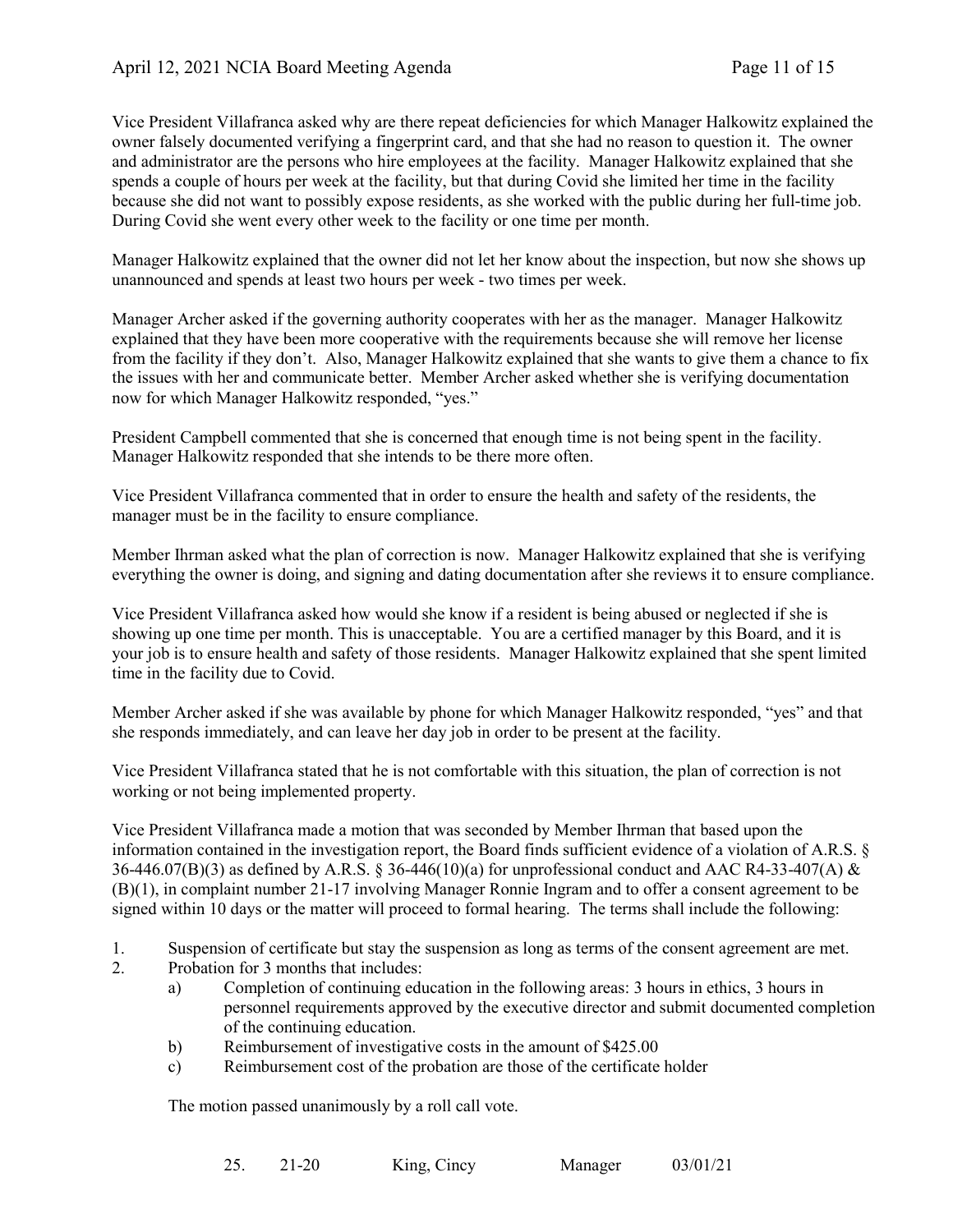Investigator Smyth summarized Complaint No. 21-20 for the Board. Manager Cincy King was not present for the Board meeting. Vice President Villafranca took note of the time at 11:21 a.m. Investigator Smyth summarized that the Department of Health Services conducted a compliance inspection at Ventana Winds, LLC, located Youngstown. Investigator Smyth invited Manager King to the Board meeting today for which she is not in attendance. Manager King did not provide a response to Complaint No. 21-20. The compliance inspection identified two deficiencies in two different areas. On approximately January 25, 2021, the DHS took enforcement action for one substantiated deficiency and imposed a civil money penalty of \$1,000.00.

Vice President Villafranca commented that the inspection identified deficiencies, and it is the manager's responsibility to update the Board regarding contact information. Board staff went out of there way, and it appears that this individual is not able to be regulated. I am inclined to make a motion for voluntary surrender.

Member Villafranca made a motion that was seconded by President Campbell that based upon the information contained in the investigation report, the Board finds sufficient evidence of a violation of A.R.S. § 36- 446.07(B)(3) as defined by A.R.S. § 36-446(10)(a) for unprofessional conduct and AAC R4-33-407(A) & (B)(1), in complaint number 21-20 involving Manager King and to offer a consent agreement for the voluntary surrender of her manager's certificate, and if not signed within 10 days, the matter will proceed to formal hearing.

The motion passed unanimously by a roll call vote.

- C. Board Review, Consideration and Action on Rescinding Previous Action and Review Proposed Consent Agreement
	- 26. 20-118 Ocava, Loreli Manager 12/10/2020

Investigator Smyth provided an update on Complaint 20-118 concerning Manager Loreli Ocava. The Board offered her a consent agreement in March 2021, but the manager contacted staff to relinquish her license. Staff explained that this could be done through a consent agreement for voluntary surrender that is treated as a revocation.

Vice President Villafranca made a motion that was seconded by Member Archer to rescind the Board's previous vote to offer a proposed consent agreement to Manager Ocava.

The motion passed unanimously by a roll call vote.

Vice President Villafranca made a motion that was seconded by Member Archer to accept the proposed consent agreement for voluntary surrender in Complaint No. 20-118.

The motion passed unanimously by a roll call vote.

# **7. ADMINISTRATOR LICENSURE AND MANAGER CERTIFICATION**

The Board may vote to go into Executive Session pursuant to A.R.S. § 38-431.03(A)(2) (to discuss confidential information), A.R.S. § 38-431.03(A)(3) (to receive legal advice).

- A. Consent Agenda to approve temporary administrator licenses, permanent administrator licenses, temporary manager certificates, permanent manager certificates, pending passing all required examinations within the substantive time frame or the license or certificate will be denied.
	- 27. Temporary Administrator Licenses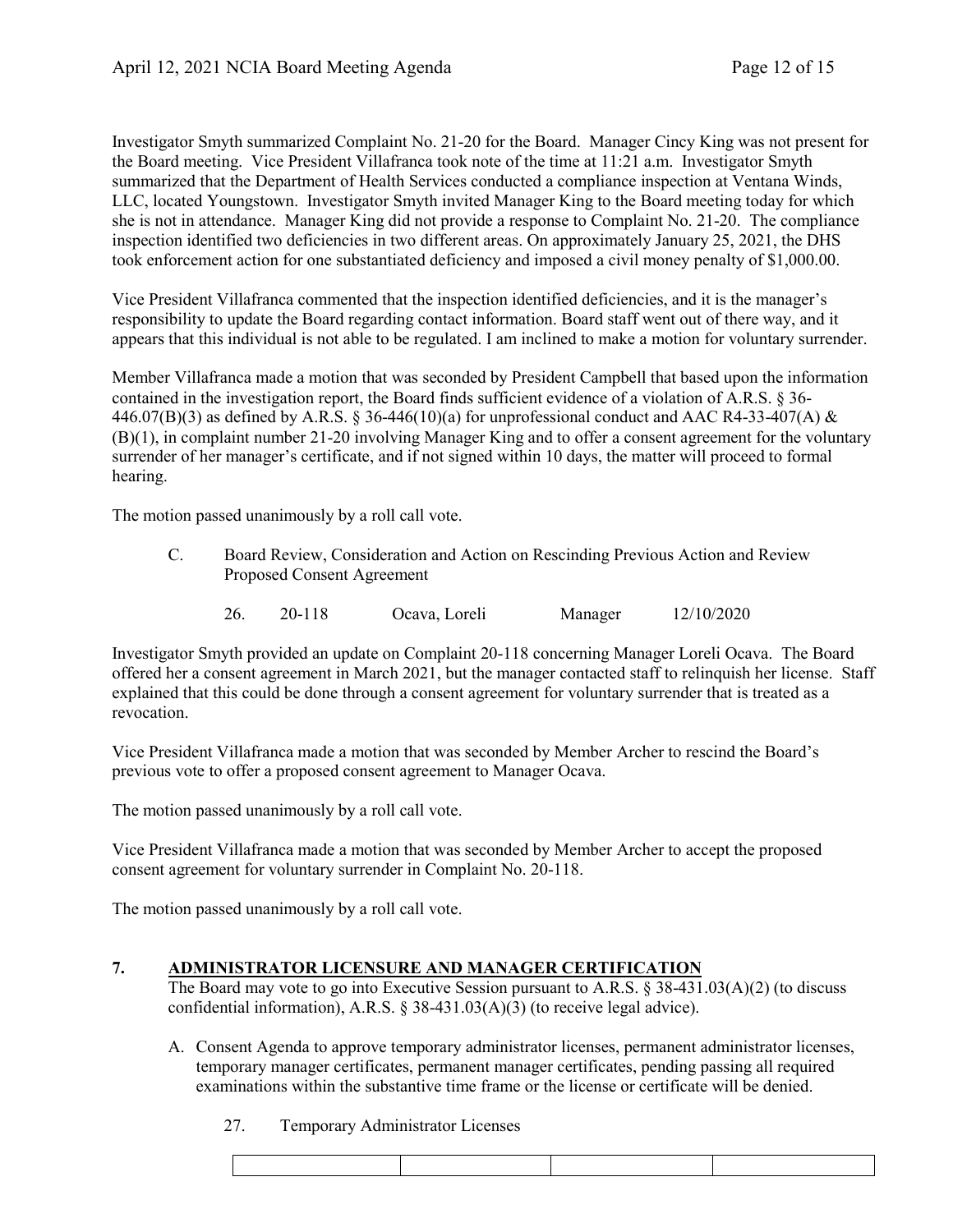Permanent Administrator Licenses

| ha<br>IV.<br>иι<br>'all |
|-------------------------|
|-------------------------|

Temporary Manager Certificates

| ∟eathers, Grace | Robinson, James | Whitfield, Lonneth |  |
|-----------------|-----------------|--------------------|--|
|                 |                 |                    |  |

Permanent Manager Certificates

| Leathers, Grace | Robinson, James   | Whitfield, Lonneth | Singleton, Olugbala |
|-----------------|-------------------|--------------------|---------------------|
| Gunter, Lassie  | Lyon-Dannison,    | Harmon, Enoch      | Marez, Apple        |
|                 | Celia             |                    |                     |
| West, Dominique | Dreher, Peter     | Hassler, Kristina  | Miller, Celeste     |
| Dungca, Julius  | Hernandez, Alma   | Marinas, Rosemarie | Shlezar, Marie      |
| McCusker, Kayla | Coughlin, Rebecca |                    |                     |

Vice President Villafranca made a motion that was seconded by Member Ihrman to approve the consent agenda to approve temporary administrator licenses, permanent administrator licenses, temporary manager certificates, permanent manager certificates, pending passing all required examinations within the substantive time frame or the license or certificate will be denied.

The motion passed unanimously by a roll call vote.

- B. Individual Board Review, Consideration and Action on Applicants Temporary and/or Permanent Administrator License or Manager Certificate. If approved, pending passing all required examinations within the substantive time frame or the license or certificate will be denied.
	- 28. none 29. Sanders, Earnest permanent manager's certificate

Licensing Specialist, Zakiya Malas, provided an overview of the disclosures of Applicant Earnest Sanders' application for a manager's certificate. Licensing Specialist Malas stated that he was not present, and did not indicate that he wanted to continue the matter in order for him to be present. Licensing Specialist Malas outlined the matter for the Board. The outline included two counts for forgery in 1990 for his use of a credit card to purchase items at a mall. And in 1998, Applicant Sanders took two vehicles from the rental car company for which he was employed, but later returned them.

Licensing Specialist Malas explained that he has not passed the State's examination for assisted living facility managers.

Vice President Villafranca commented that he seems disinterested with his application, he did not show up today at the Board meeting to explain or provide information about his disclosures.

Vice President Villafranca made a motion that was seconded by Member Ihrman to deny Applicant Sanders application based upon multiple crimes of moral turpitude in violation of A.R.S. § 36-446.07 including a conviction, failure to participate in the process of becoming certified, and failure to pass the State's examination.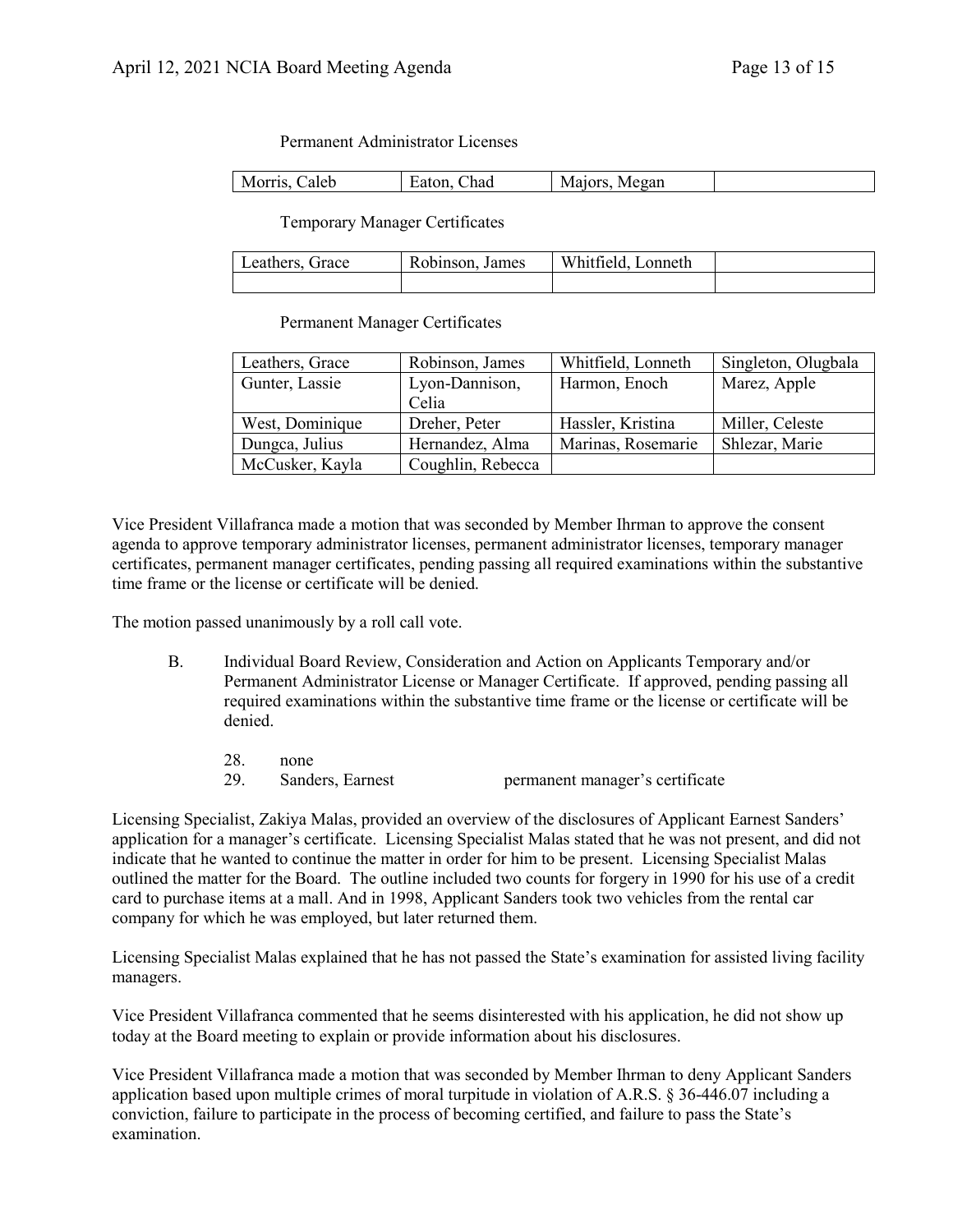The motion passed unanimously by a roll call vote.

| 30. | none |
|-----|------|
|     |      |

31. none

# **8. ASSISTED LIVING FACILITY TRAINING PROGRAMS**

The Board may vote to go into Executive Session pursuant to A.R.S. § 38-431.03(A)(2) (to discuss confidential information), A.R.S. § 38-431.03(A)(3) (to receive legal advice)

- A. Consent Agenda to Approve Assisted Living Facility Caregiver and Manager Training Programs and Renewals of Assisted Living Facility Caregiver and Manager Training Programs.
	- 32. Assisted Living Facility Caregiver Training Program

| Arizona Technical Training Institute, |  |
|---------------------------------------|--|
| $LLC$ , ALCTP-0103                    |  |

Assisted Living Facility Manager Training Program

Assisted Living Facility Caregiver Training Program Renewal

| Arizona Health Caregiver Training               | Trisummit Facility Manager & Caregiver |
|-------------------------------------------------|----------------------------------------|
| Program, ALCTP-0016                             | Training Center, ALCTP-0076            |
| Excel Caregiver Training Program,<br>ALCTP-0012 |                                        |

Assisted Living Facility Manager Training Program Renewal

| Academy for Caregiving Excellence | Pfundamental Consulting, LLC          |
|-----------------------------------|---------------------------------------|
| ALMTP-0023                        | ALMTP-0024                            |
| CareGiver Training Institute      | Arizona Certified Manager's Education |
| ALMTP-0012                        | ALMTP-0014                            |

Member Archer recused from Pfundamental Consulting, LLC as she is an instructor at that program.

Vice President Villafranca made a motion that was seconded by Member Ihrman to approve the consent agenda items with the exception of Pfundamental.

The motion passed unanimously by a roll call vote.

Pfundamental Consulting, LLC will be moved to a future meeting as the Board does not have quorum at this meeting.

### **9. OTHER BUSINESS**

The Board may vote to go into Executive Session pursuant to A.R.S. § 38-431.03(A)(2) (to discuss confidential information), A.R.S. § 38-431.03(A)(3) (to receive legal advice).

A. New Business: The Board may Review, Consider and take Action

None to report.